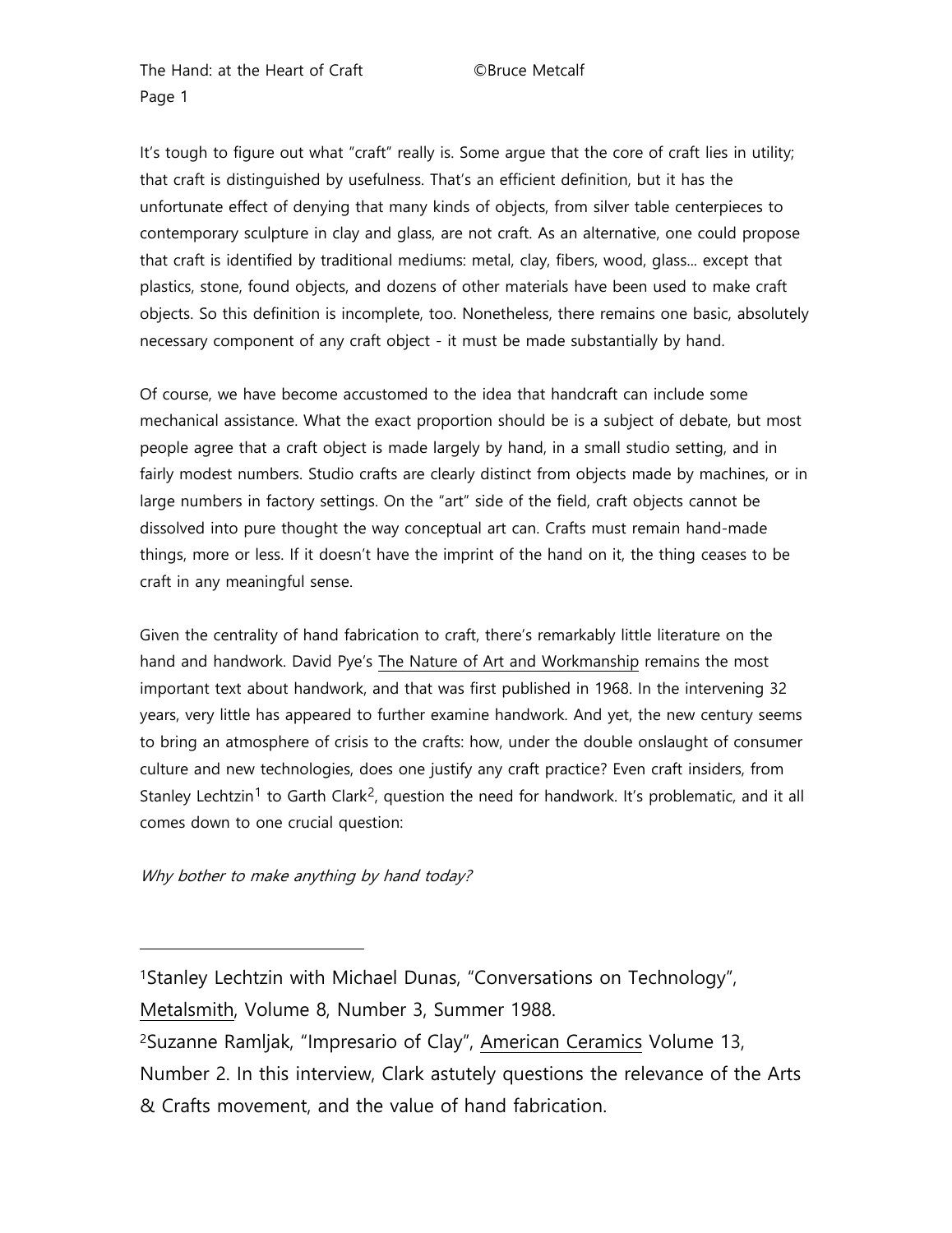Why bother when cutting-edge technology is moving towards the complete automation of manufacturing? Why bother when you can buy so many inexpensive and efficient things that function so well? Why bother with all this messy, laborious, and highly demanding work? Isn't it stupidly nostalgic and obsolete, or nearly so? Shouldn't we let handwork die a quiet death, and get on with our 21st century lives without looking back?

To answer this question, I'll start with the hand itself. Most of us have two of them, and generally we take them for granted. But they are quite marvelous instruments. The hand doesn't really end at the wrist, because it is connected to a network of tendons, muscles and bones that extend all the way to the spine. The hand also contains a dense array of nerve endings, which are routed to the spinal chord and then to many different areas of the brain.

Each hand is attached to an arm. Our present arm structure started evolving among treedwelling anthropoids, more than 25 million years ago. It's thought that one of the arm's primary functions was to support and move the primate's full body weight while it hanged suspended from a branch. At the same time, the hand had to gather fruit, hold infants, and presumably ward off attackers. It's this ability to hang suspended - called brachiation - that gives our shoulders such flexibility. As a result, the arm is highly mobile, moving each hand throughout most of a sphere centered at the shoulder. The arm is also powerful, allowing hands to bear a considerable load.

Early primates had paws in a five-rayed structure, as they do now. Over a period of time, nails replaced claws, and the surfaces of the palm developed sensitive ridged pads for grasping and climbing around in trees. During this arboreal existence, anthropoids also became larger and more aggressive, as evidenced by fossil skeletons and tooth structures. It's thought that our ancestors descended from trees and adopted a bipedal posture between 4 and 5 million years ago, presumably on the African savannah. The new upright posture had one profound effect: it freed the hands for other uses than locomotion and supporting body weight. At this point, brachiation turned out to allow a new skill: the overhand throw. It's this throw, coupled with tool manufacture, that made early hominids such dangerous predators.

The fossil record for savannah-dwelling apes is very spotty, but it's thought that a number of evolutionary changes occurred. As the hand was devoted to new, more complex tasks, brain capacity increased. Since a number of apes presently use tools, as well as hunt, forage, and defend territories in groups, the savannah apes probably did, too. Somewhere along the line, the making of polyliths - artifacts that have several parts attached to each other - appeared. It's thought that the first polyliths may have been stone axes, and that tool making occurred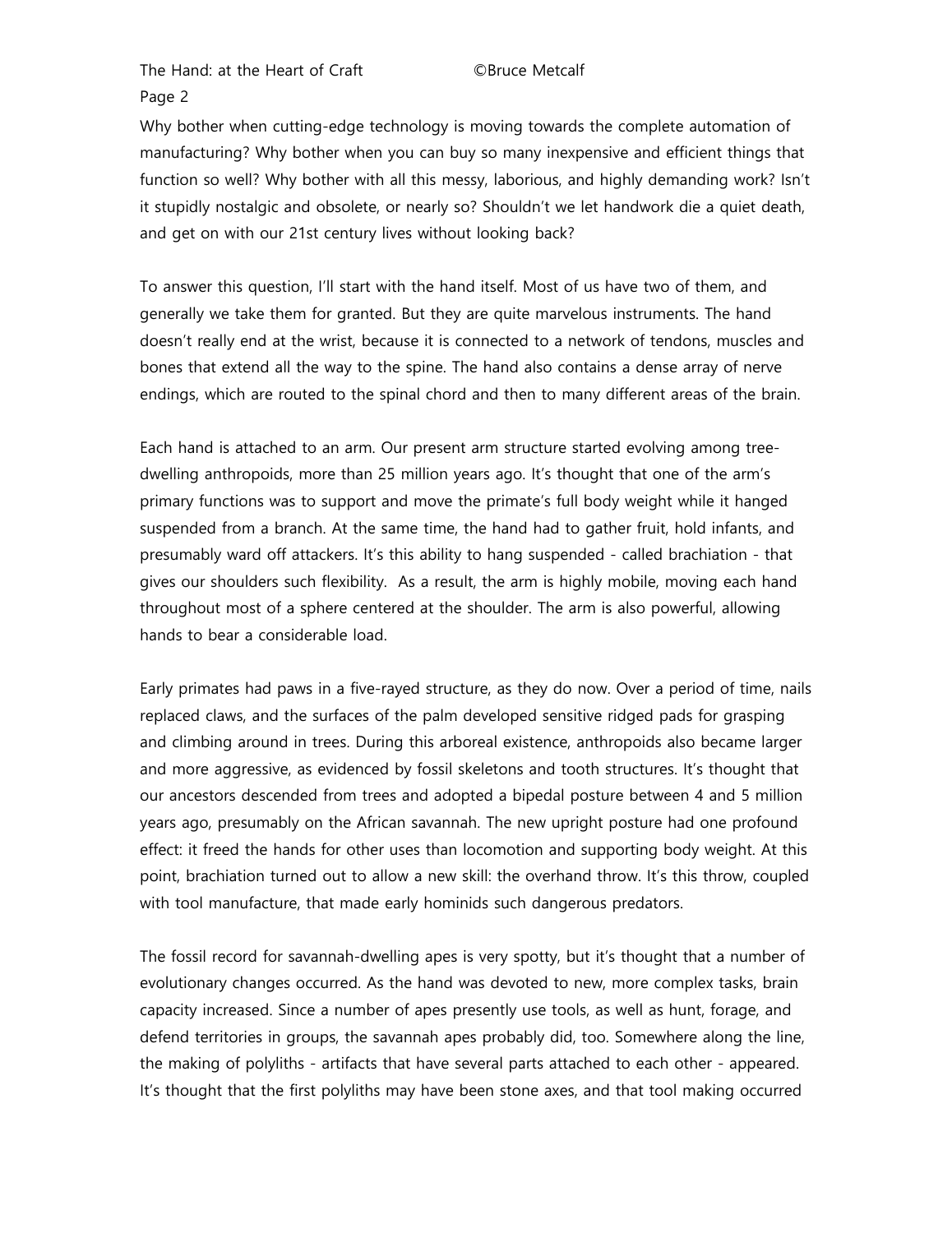in groups and involved communication. So it is now theorized that hand use, language use, and cognition all evolved interdependently. You can regard the hand as an instrument of language, and an extension of the brain. Each one probably influenced the other, and each became part of our unique biological nature.

The idea of a biological human nature is controversial. It's an unpopular idea among those who are convinced that there is no innate human nature outside of our physical characteristics, and that our brain is essentially a blank slate at birth, to be filled up by culture and language. This theory has been called "environmentalism", and its champions have included Franz Boas, Margaret Mead, and B.F. Skinner. It has a long history, and it's probably wrong. Volumes of research done in the past fifty years point directly toward a pan-cultural human nature, and that much human behavior is profoundly influenced ( but not determined ) by inherited structures in the mind.

The idea of the human brain's innate abilities was first documented in 1861, when a French doctor named Paul Broca showed that loss of brain tissue in a small area of the left cerebral cortex caused what is called motor aphasia. Specifically, speech and writing are impaired, while comprehension remains normal. In 1874, a German medical student named Karl Wernicke showed that damage in another small area of the left hemisphere produced a sensory aphasia, in which speech is reduced to gibberish and language comprehension is lost. These two parts of the brain are now known as Broca's area and Wernicke's area, and human language is generally seen as dependent on neural activity in these two parts of the brain.

In the past 125 years, research has shown that the ability to learn language is genetic hard-wired in the brain , so to speak. In fact, neurobiologists have demonstrated that the human brain is divided into a number of regions with specific cognitive functions. The biological evidence shows that human intelligence is divided into relatively discrete capacities, as if the brain consisted of a number of different computers, each assigned to a specific task. Presumably, each module evolved by Darwinian natural selection in response to a particular feature of environment or culture, like bipedalism on grasslands, tool use, or group communication. The most rigorous proof comes from hundreds of studies of brain damage and corresponding losses of specific abilities, similar to those studied by Broca and Wernicke. Other research suggests that innate properties of the human brain are quite extensive, including different strategies for reproduction in males and females, a taste for sweets and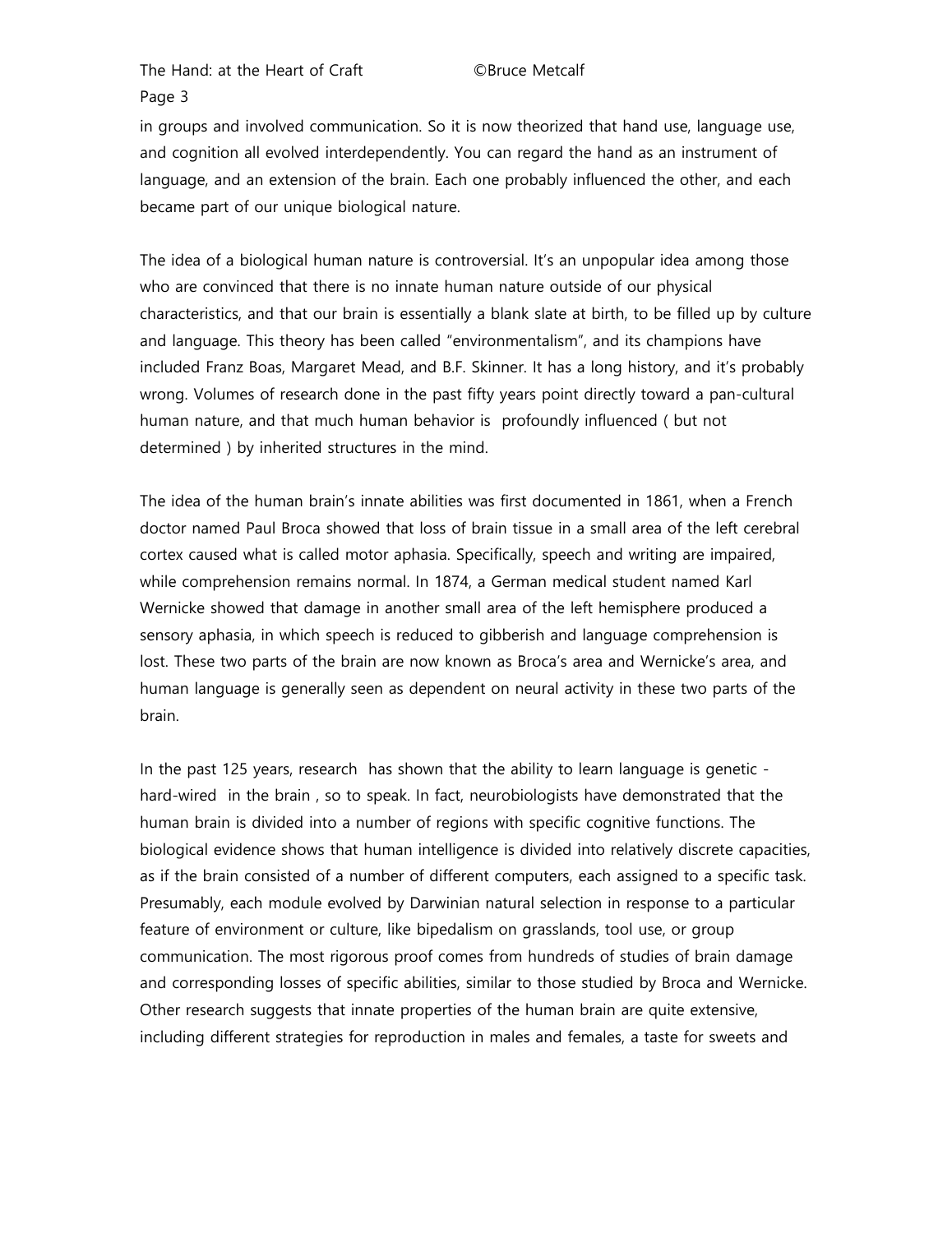fats, and a sense that facial symmetry is more beautiful than asymmetry.<sup>[3](#page-3-0)</sup> As a field, the study of our genetic human nature is called evolutionary biology, and it is starting to provide useful evidence in support the practice of modern crafts.

\*\*\*\*\*

-

But I digress. The subject here is hands. At the end of the arm, the human hand rotates more than 270 degrees, from the familiar "thumbs down" position to a palm-upward position. The hand flips up and down about 150 degrees: this is the motion of waving good-bye. The hand also rocks from side-to-side, perpendicular to the waving motion. All this flexibility allows the palm to face in almost any direction, and to grasp a stick and orient it along the axis of the arm, which in turn permits the motion of hammering and clubbing. The wrist joint is also able to absorb the shock of repeated blows, which is a good thing for silversmiths.

The most significant feature of the human hand is the fully opposable thumb. The fossil evidence suggests that the thumb evolved over the past two million years as early hominids used stone tools, in a case of co-evolution of culture and biology. Our thumbs are longer, stronger, and more flexible than any other primate's. The thumb swivels from a fully open position toward the base of the little finger, and it also folds toward the index finger. The tips of all four fingers can touch the thumb, and the third and fourth fingers can also fold at an angle, so they touch the base of the thumb. These abilities are unique to the human hand. All this flexibility combines with strong muscles at the base of the thumb and the upper arm to make it a highly effective gripping tool.

We have at least four major grips. First, there is the pinch grip, with the thumb pressed against the side of the index finger. ( You might think of this as the tiddlywink grip. ) There's the "precision" grip, with the end of the thumb and one or more fingers encircling a small object for maximum control. This is how people normally hold small projectiles, like a rock or a baseball. Then, there's the "oblique squeeze grip", similar to the pinch grip, but which is used to hold a shaft when you need accuracy. This is how a jeweler holds a chasing hammer:

<span id="page-3-0"></span>3For a summary of recent ideas about the biological human nature, I suggest Donald Brown's Human Universals, McGraw-Hill, 1991. Also see Matt Ridley, The Origins of Virtue: human instinsts and the evolution of cooperation, Penguin Books, 1996 and William Wright, Born that way: genes, behavior, personality, Knopf, 1998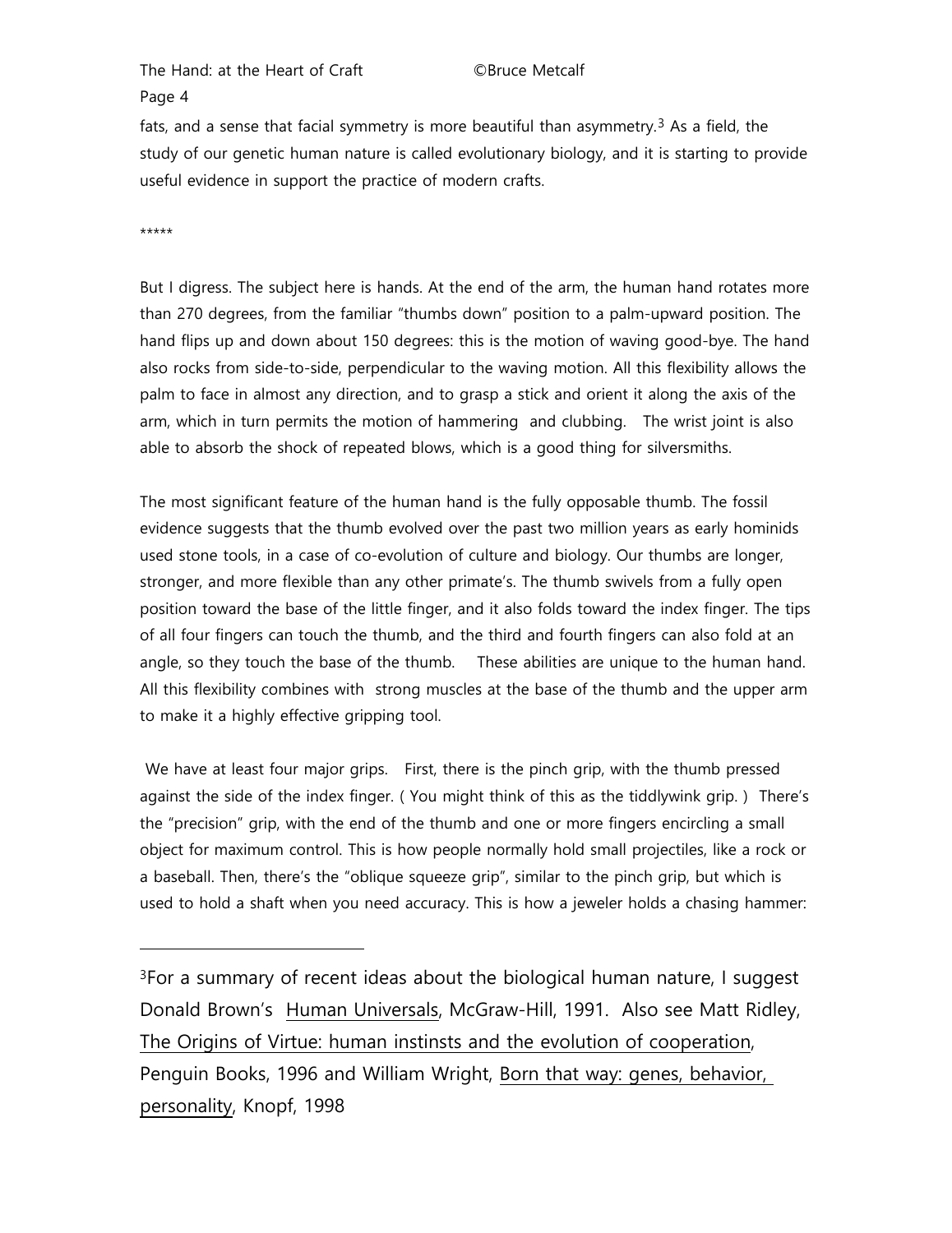-

it combines the power of the arm with a good aim for directing a blow. And finally there's a power grip, with the thumb wrapped around the shaft of a tool. This is how athletes hold a baseball bat or a javelin, and the full force of the thumb can be applied in this position. Think of some guy with an over-enthusiastic handshake: it can be quite painful.

Since we have two hands, it makes sense that one hand should be used as a vise, and the other as a tool holder. In most cases in which one hand is dominant, it turns out that the secondary hand anticipates what the primary hand is doing, the way we change the position of a piece of paper while we write. So it appears that the two hands have evolved to be cooperative, but specialized, and this trait is also unique to humans.

This is a brief summary of the mechanics of hands, but it's only half the story<sup>[4](#page-4-0)</sup>. The hand is equipped throughout with feedback sensors. We have nerve receptors for heat, cold, pain and pressure, which together allows us to perceive hardness, compliance, texture, temperature, and weight, among other things. The hand is also proprioceptive, like the rest of the body, which means that sensors in muscles, joints, tendons and skin provide information about position.

All these sensory nerves, along with those that control muscles, are connected to the brain. The way the brain controls the hand is quite remarkable. First, motion is a matter of flexion and extension of paired muscle groups, which always work in complementary states of contraction. One muscle pulls, but the other muscle also pulls back at the same time, providing just enough resistance to make the action smooth and to stop motion at the desired position. Of course, this coordination is done without our conscious awareness, and usually involves more than one muscle group at a time.

Imagine somebody unexpectedly throws a ball you: instinctively most people will bring both arms forward and cup their hands at roughly the place where the ball will arrive. In a split second, you'll calculate the curved path of the projectile, move your arms, and rotate your hands so the palms face the point of impact. You also might shift balance, or step forward or back - all this without reflection. This is possible because information gathered by the eyes and in your body are closely coordinated in your occipital and temporal cortex, along with the anterior cerebellum. In fact, the hand is a privileged part of the body. It is represented by

<span id="page-4-0"></span>4For a much more complete description of the physiology of hands, see Frank R. Wilson's The Hand: how its use shapes the brain, language, and human culture, Pantheon Books, 1998.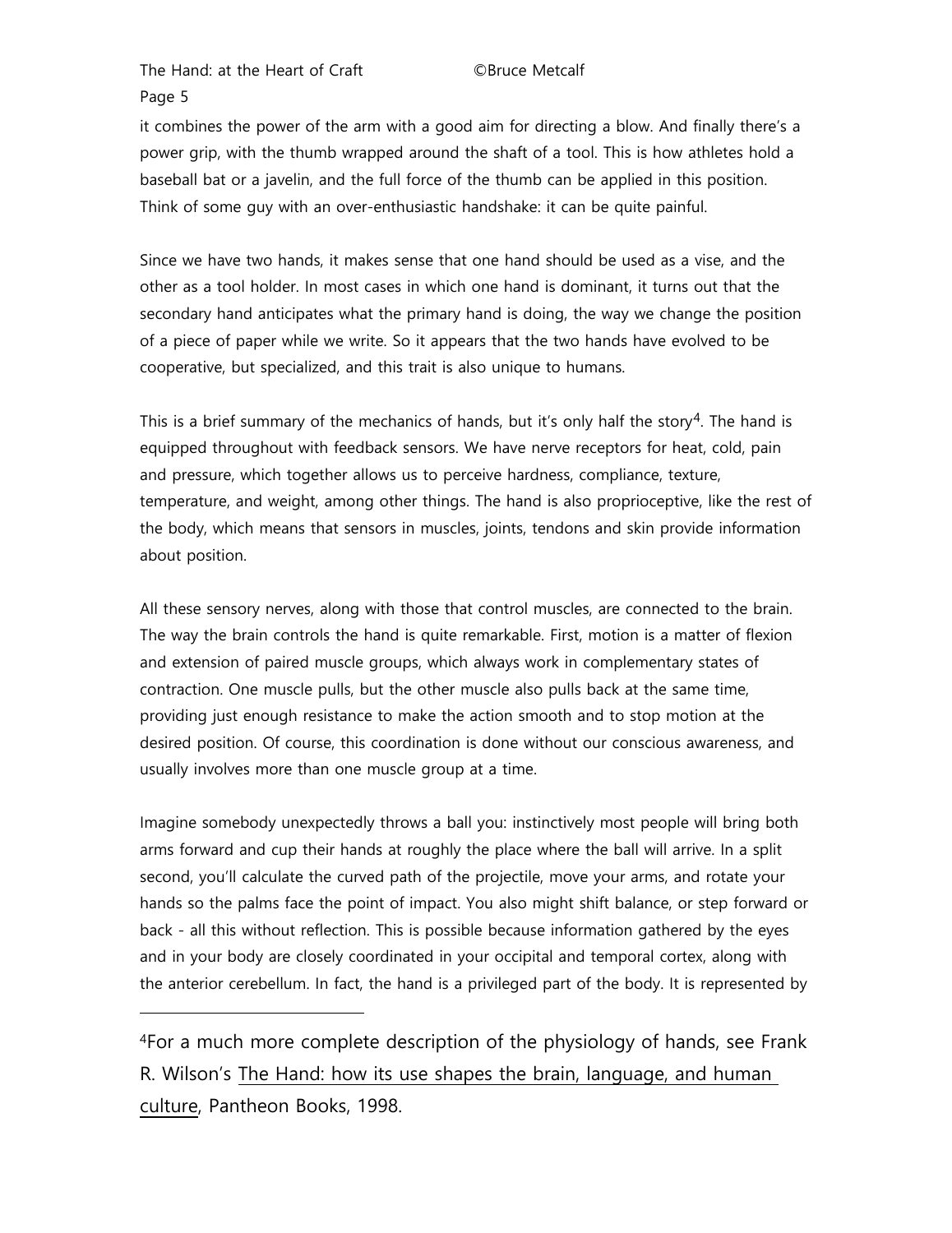about 15% of both the sensory and the motor cortex of the brain, although the hand occupies a far smaller proportion of the total surface area of the body. Recognition by touch is also represented within the parietal association cortex. Thus the hand appears to eat up a substantial proportion of our sensory and computational powers. In addition, humans have a finely tuned internal clock, which makes catching a ball possible because it predicts when it will strike the hand. ( Of course, if you're like me, your internal clock is a little funky and you'll drop the ball. ) A simple action like catching a projectile requires perception, calculation, anticipation, and motion: I know of no robot in the world can perform this task. So, imagine what it takes to raise a silver teapot, or plane a table top: these complex procedures demand years of training, a high degree of skill, and hours of labor.

The hand demands a close coordination between many different aspects of perception, cognition, and movement. It's all seamless; without distinction between mind and body. And this seamlessness appears to replicate the way the human organism evolved, as well as the human infant develops. Brain modules, speech, and the physical layout of the body evolved simultaneously, and mature simultaneously. As Frank R. Wilson puts it:

"...the hand speaks to the brain as surely as the brain speaks to the hand. Self-generated movement is the foundation of thought and willed action, the underlying mechanism by which the physical and psychological coordinates of the self come into being. For humans, the hand has a special role and status in the organization of movement and in the evolution of human cognition.<sup>[5](#page-5-0) $"$ </sup>

Recent theories about divisions of functions in the human brain offer a useful explanation for the hand's special status. Howard Gardner, a professor at Harvard University, has proposed that the human brain encompasses at least six discrete types of intelligence. While the categories themselves are fictions, they denote real properties of the brain. Linguistic intelligence and logical/mathematical intelligence are the capacities measured by IQ tests and the like, and almost exclusively form the Western conception of mental power. But Gardner further proposes musical intelligence, spatial intelligence, personal intelligence ( which governs social and introspective skills ), and bodily-kinesthetic intelligence. He also proposes that all these distinct intelligences are equal, as all of them are equally rooted in brain structure and function. It's an interesting view, because Gardner would revise the standard hierarchy of mind over body, and thought over physical labor. In the end, he's undermining classical Western metaphysics.

<span id="page-5-0"></span>5Wilson, page 291.

l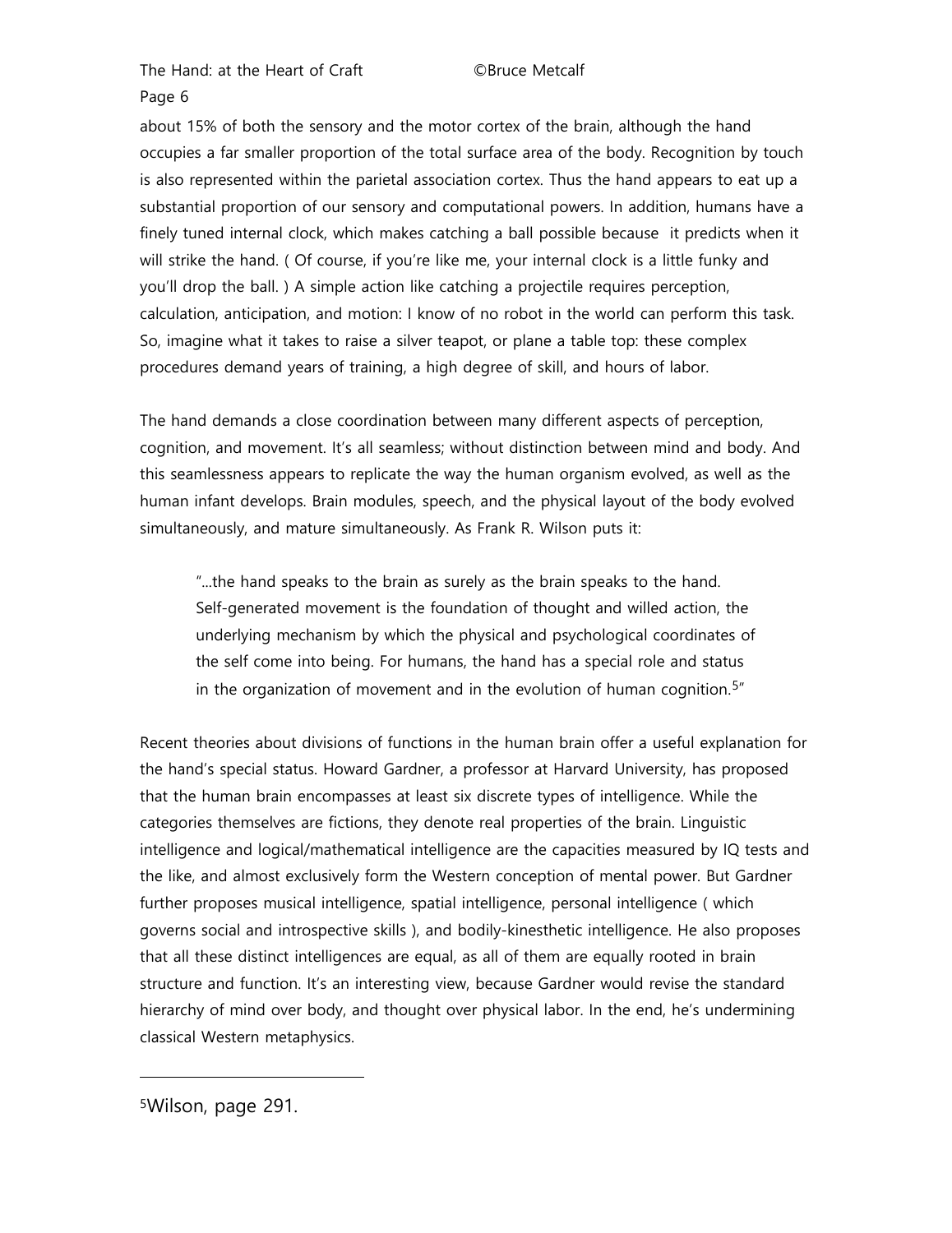The evidence for bodily-kinesthetic intelligence is founded, again, in the study of braindamaged individuals. To support his separation of bodily intelligence from other types of cognition, Gardner cites various motor-control disorders caused by selective left-hemisphere injuries. Brain-damaged individuals have shown impairment of the ability to dress, to carry out verbal commands, or to sequentially execute certain directions, in spite of their being in good physical condition and in spite of having understood the directions. In general, these disabilities are known as *apraxias*, marked by an absence of dexterity. Gardner also cites examples of severely autistic children who show extraordinary motor control or a gifted understanding of mechanical principles.

Gardner says bodily intelligence is marked by:

l

"...the ability to use one's body in highly differentiated and skilled ways, for expressive as well as goal-directed purposes... Characteristic as well is the capacity to work skillfully with objects, both those that involve the fine motor movements of one's fingers and hands and those that exploit gross motor movements of the body.[6](#page-6-0)"

Bodily-kinesthetic intelligence is manifested in the skill of the athlete, the dancer, the mime – and the craftsperson. All crafts demand exceptional motor control, from the rapid dexterity demanded by glassblowing to the subtle coordination required in weaving. Bodily intelligence can thus be seen as a biological and cognitive foundation to all craft practice.

The various intelligences that Gardner proposes are genetically determined - that is to say, inherited - but unevenly distributed throughout the population. Different people will have different mixes of intelligences, and I think this fact explains a great deal about why certain people are drawn to handwork. Every craft teacher is familiar with the pattern of students taking an introductory studio course. A few might have some experience with crafts, but for most students the medium and processes are completely unfamiliar. The majority suffer through the course, get an adequate grade at the end of the semester, and never return. But an occasional student - maybe one in thirty, or one in forty - undergoes a transformation. Like everyone else, she puts her hands on the material, she pushes it around, she gets a product. But unlike the majority, she recognizes something in the business of putting her

<span id="page-6-0"></span>6Howard Gardner, Frames of Mind: The Theory of Multiple Inteligences, Basic Books, 1985, Page 206.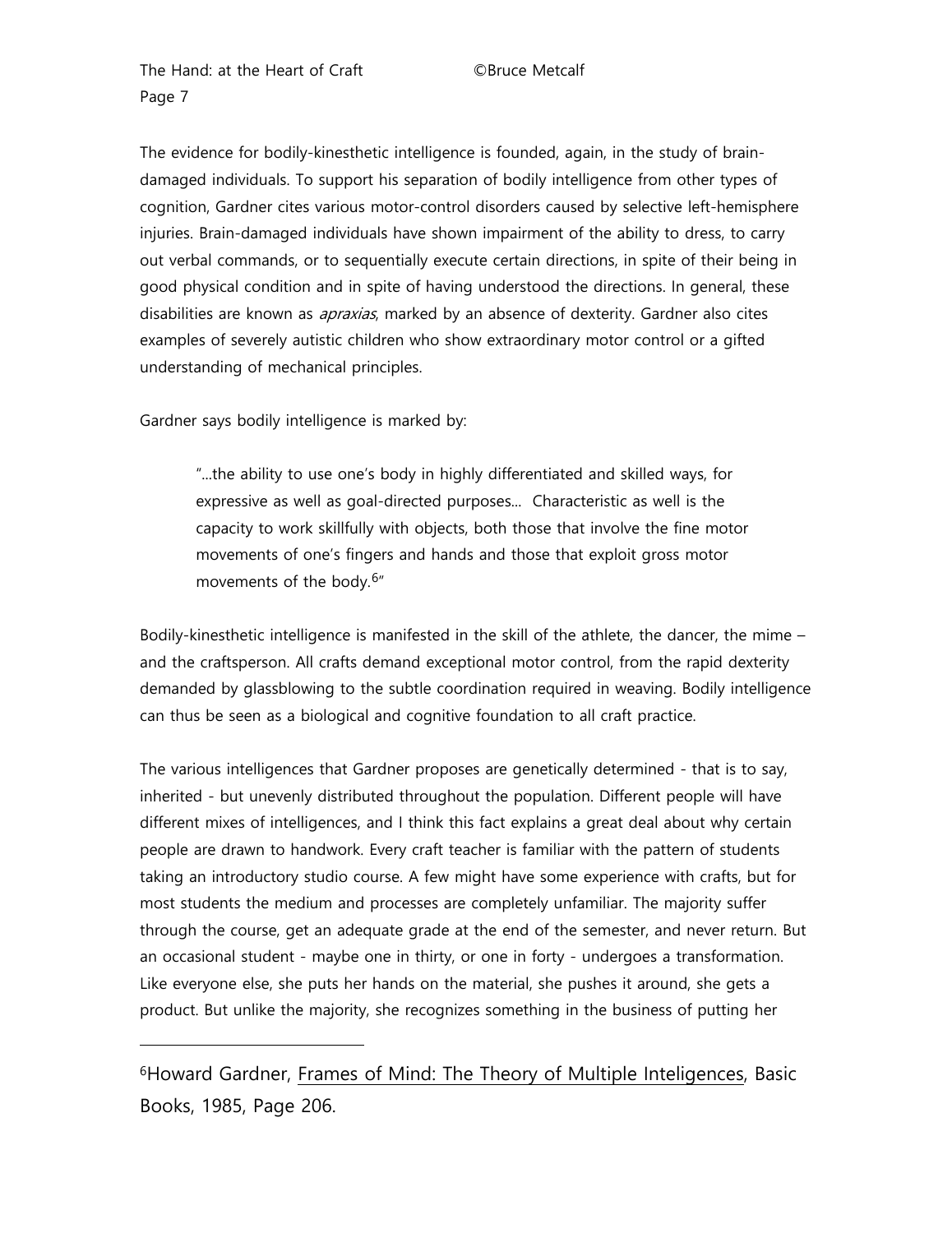hands on a material and manipulating it. She awakens; a light goes on. And suddenly she's motivated, she's hungry for more. She takes the next course, and the next. Maybe she switches her major. And just maybe she changes her life, and starts down the road to becoming a woodworker, a glassblower, a potter, or a jeweler.

What happens is this: a person who has a strong bodily-kinesthetic intelligence tuned to fine motor skills, and good spatial intelligence, will feel very comfortable working with her hands. The student discovers that the work - the physical labor - conforms to a pre-existing complex of latent abilities, and her innate mix of intelligences finally finds a means of expression. Many of these new converts never knew they had such a gift, because their education never provided an opportunity to work with their hands. ( Of course, this poverty of experience is an indictment of the state of public education. As usual, verbal and mathematical intelligence get all the attention, and all the others get little or nothing. )

Bodily-kinesthetic intelligence seems to be much more finely divided than even Gardner imagines. Anyone who has taught in a craft department recognizes that students intuitively gravitate to different mediums. When I taught at Kent State University, we once had identical twins enter the art school. Most people couldn't tell the two apart, and they were inseparable at first. They took a wide range of introductory courses together, but one settled in ceramics and the other in jewelry. The clay major couldn't stand the stiffness and resistance of metal, and the jewelry major couldn't stand the mud. I can't imagine those aversions were learned; they seemed completely intuitive. In the craft world, it's widely known that there are clay people, glass people, fibers people, and metals people. Even within mediums, there is room for different sensibilities: there are jewelers and silversmiths and blacksmiths; there are throwers and hand builders; there are hot glass and cold glass people. Each person is responding to some innate predisposition for a particular material, and a particular way of working it. While I doubt there is one gene for weavers and another for basketmakers, I suspect that each different way of working conforms to a complicated blend of mental modules that varies widely from one individual to the next.

There's also a powerful emotional charge that come with finding one's work. As one of the subjects of Frank Wilson's book puts it, finding her true vocation "opened the closed box in my soul that I never knew I had.<sup>[7](#page-7-0)"</sup> I can bear witness to that feeling. In 1970 I was a lost boy, a typical hippie rebel without a cause. I grew my hair long; I was doing lots of mind-altering drugs; I was having all sorts of friction with my dad. In college, I was becoming more and

<span id="page-7-0"></span>7Wilson, Page 251

l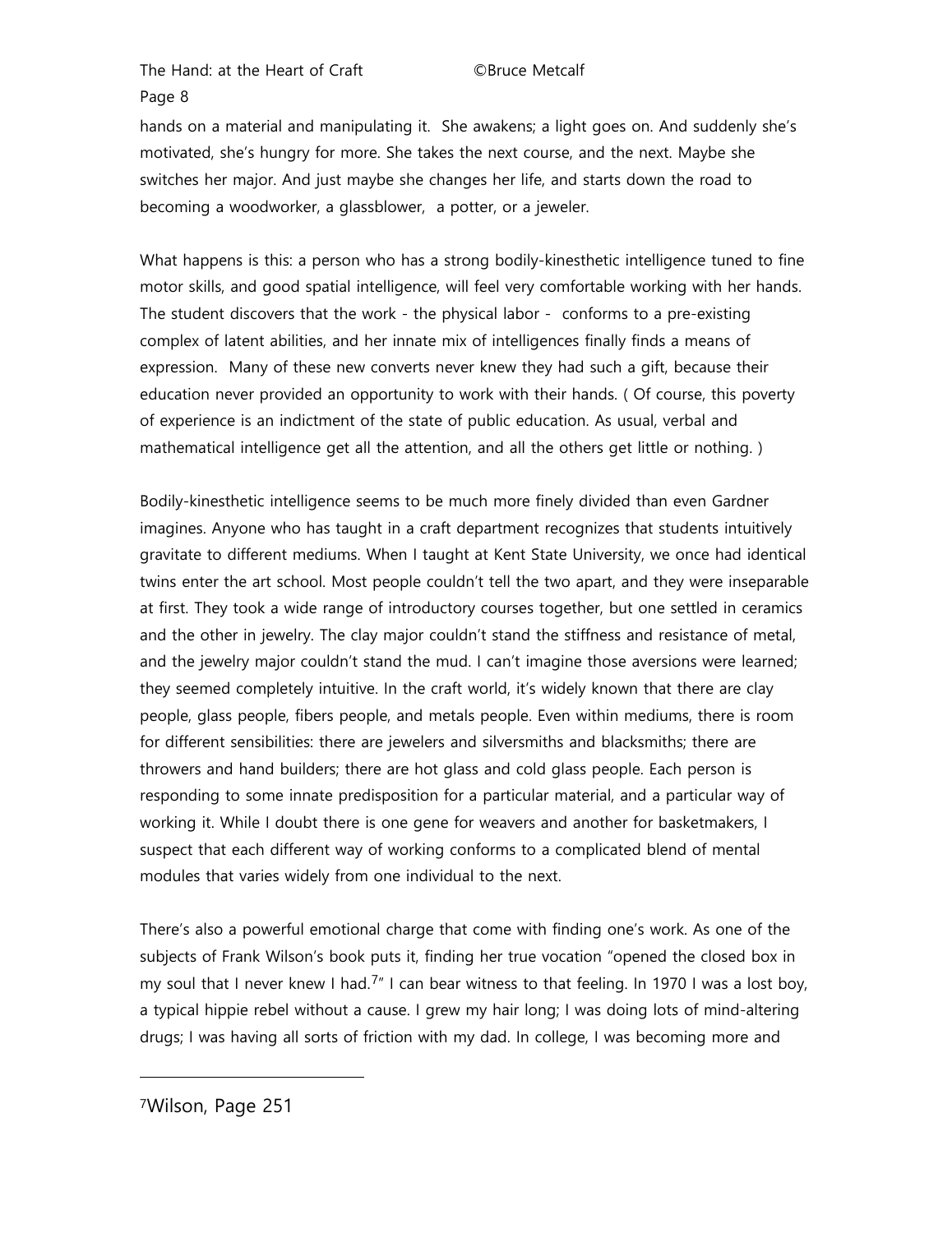l

more disengaged from my studies, because the courses seemed utterly irrelevant to my interests and desires. At the same time, I didn't have the foggiest idea what I really wanted to do. My friends would say, "You need to find yourself", but would offer no advice how to accomplish such a thing. That summer, I departed in my Chevy van for California, never expecting to return.

Well, as things turned out, I did return, and I went back to college that fall for a final try. For no good reason, I signed up for jewelry classes, and it changed my life. Suddenly I found an adult activity that was completely satisfying and engaging, challenging and comprehensive. Pretty much by accident, I found my true vocation. All I wanted to do was work in the jewelry studio: I felt like I had found a home. The experience gave me a motivation that has lasted thirty years. That's strong stuff, and it had everything to do with using my hands. I found a discipline that allowed my own mix of intelligences, bodily and otherwise, to bloom and prosper. And I think every craftsman and woman has had a similar experience.

The excitement of awakening to one's own gifts is nothing more than an introduction, the first chapter to a long, long book. All students of craft undergo a period of training and practice. There's so much to learn, and so many skills to perfect. It turns out that becoming skillful actually changes the brain. Think of a violinist playing scales: the idea is to make the operation so familiar that it can be performed flawlessly, without thinking. This is not a simple operation: like catching a ball, it involves activating many different muscles in a very precise sequence. Playing scales also involves a feedback loop: the musician listens to each note to make sure it is on key, and corrects as required. After some time, it becomes automatic. In fact, neural pathways in the brain are altered with constant practice. Inside the brain, learning a series of movements consists of groups of neuron firing in a certain sequence. As learning progresses, this circuit can be made to fire with less effort, which means that the movements are performed faster and more easily. Research also shows that neuronal firing in other parts of the brain simultaneously decreases, so practice makes the brain more efficient in two different ways.<sup>[8](#page-8-0)</sup>

Sometimes an innate gift can eliminate some of the frustration of slow learning. For instance, I learned to raise sheet metal into vessel forms quite easily. I couldn't explain it, but the hammering seemed natural to me. On the other hand: my gift is limited. I'm no damn good at throwing clay or blowing glass: I simply don't comprehend materials that droop.

<span id="page-8-0"></span><sup>8</sup> Thanks to Dr. Gerald A. Rosen of Philadelphia for this information.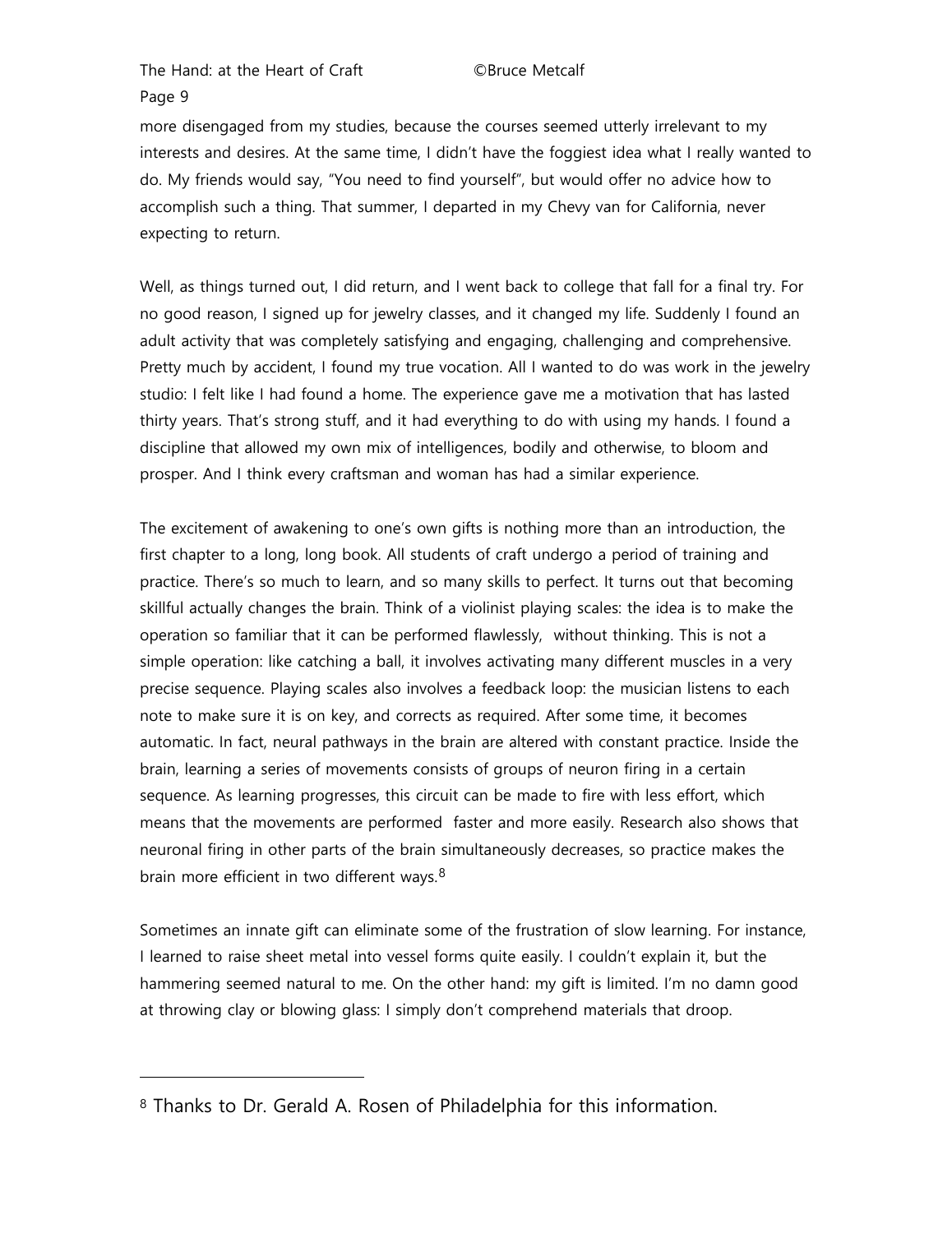Anybody who has endured an apprenticeship to a craft knows that high-level craftwork is built on a foundation of dedication, self-discipline, and patience. There will be plenty of failures and adjustments before one gains an adequate level of skill, and mastering some techniques takes years, even decades. It requires motivation to complete the training, and motivation is located strictly in the realm of emotion.

I believe that it's the emotions associated with labor that sustain craftspeople. The psychologist Mihaly Csikszentmihalyi ( pronounced "cheek-sent-me-high" ) offers a number of insights about the nature of satisfying action, all of which pertain to handwork. He describes a type of pleasurable action that he calls "flow". Activities that induce flow have clear goals, they are challenging but not impossible to complete, they provide immediate feedback, and they are characterized by a deep state of concentration that is set apart from everyday experience. Csikszentmihalyi says, "The combination of all these elements causes a deep sense of enjoyment that is so rewarding people feel that expending a great deal of energy is worthwhile simply to be able to feel it."<sup>[9](#page-9-0)</sup> In other words, the secret of contentment is absorbed work.

Csikszentmihalyi starts his analysis by saying that most "flow" states require actions bounded by rules, and that demand skill. The activity can't be so simple as to become boring, nor so complex as to result in failure, frustration, or anxiety. The skill - earned only through practice and training - ensures that the individual has the tools needed to rise to the challenge. Of course, the threshold of boredom will rise as a person becomes more skilled, so flow requires complexity that increases correspondingly. Csikszentmihalyi is adamant that reaching the flow state demands skill. He says:

"Although the flow experience appears to be effortless, it is far from being so. It often requires strenuous physical exertion, or highly disciplined mental activity. It does not happen without the application of skilled performance."<sup>[10](#page-9-1)</sup>

When I read that passage, I underlined it and drew two exclamation points in the margin. As much as anything, he was talking about skilled handwork.

<span id="page-9-0"></span><sup>9</sup> Mihaly Csikszentmihalyi, Flow: the psychology of optimaol experience, Harper Pereinnial, 1991, page 49.

-

<span id="page-9-1"></span><sup>10</sup> ibid, page 54.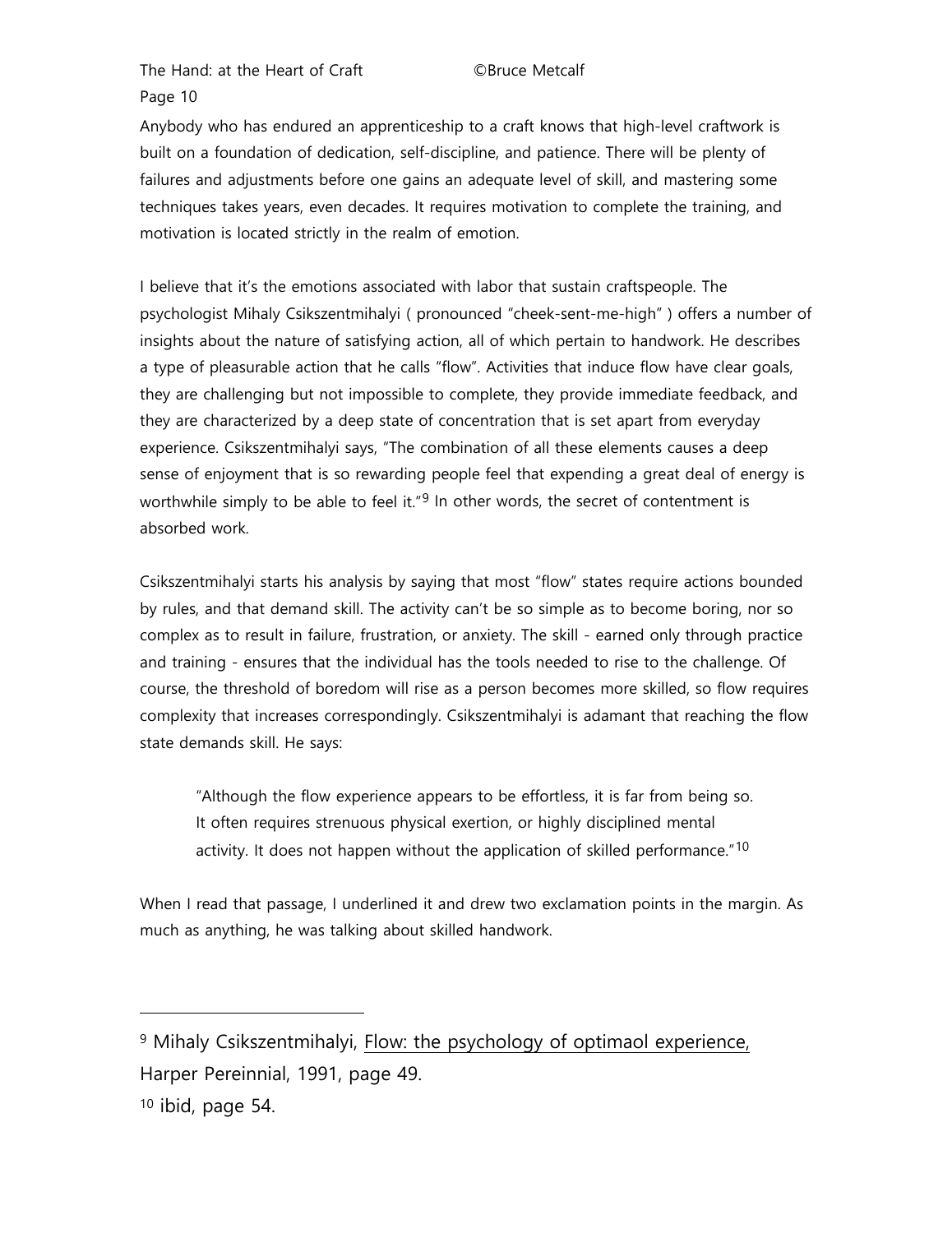The clear goals, rules, and immediate feedback that Csikszentmihalyi cited are the psychological foundations of craft. The goals of craft are obvious: making an object. The rules of craft are the technical processes, which set clear parameters about how an object may or may not be made. As for immediate feedback, some crafts offers quick results, the way throwing on the potter's wheel can produce a form in a matter of minutes. Most crafts are slow, but they all have their own rhythms. These patterns serve to mark out progress towards completion, and offer the direct feedback Csikszentmihalyi mentions. The silversmith completes a round of hammer blows; a complete set of rounds adds up to a single course, which is then punctuated with bouging and annealing. An experienced smith will note the success of each strike of the hammer, each round, each course, and feel a measure of satisfaction in every one. Every experienced craftsman knows how his craft can be broken down into parts, and he knows the pleasure of slow but steady work.

The importance of emotion to craft - the way people feel about their chosen work - cannot be underestimated. When people call themselves weavers, potters, jewelers, or enamelists, they're not just talking about material and techniques. They are identifying themselves: the words point to an emotional bond between the person and the work. Serious craftspeople don't just manipulate threads on a loom, or turn boards into chairs: he is a weaver; she is a woodworker. This loyalty to medium is one of the defining characteristics of craft.

Frank Wilson, who wrote *The Hand*, was provoked into writing his book only after he witnessed the power of the emotion that accompanies skilled work. As a neurologist and amateur pianist, he conducted workshops for professional musicians, and one of the things he did was show videotapes of injured musicians struggling to play their instruments. The first time he showed the tape, a guitarist in the audience fainted. In fact, this happened on several different occasions.

Wilson writes in his prologue:

"I now understand that I failed to appreciate how the commitment to a career in music differs from even the most serious amateur interest. Although I had worked very hard as a beginning piano student, took the work seriously and spent a great deal of time at it, it was not my *life*. Consequently, I did not anticipate the profound empathy for the injured musicians that would be felt by some viewers of these films. Moreover... when personal desire prompts anyone to learn to do something well with their hands, an extremely complicated process is initiated that endows the work with a powerful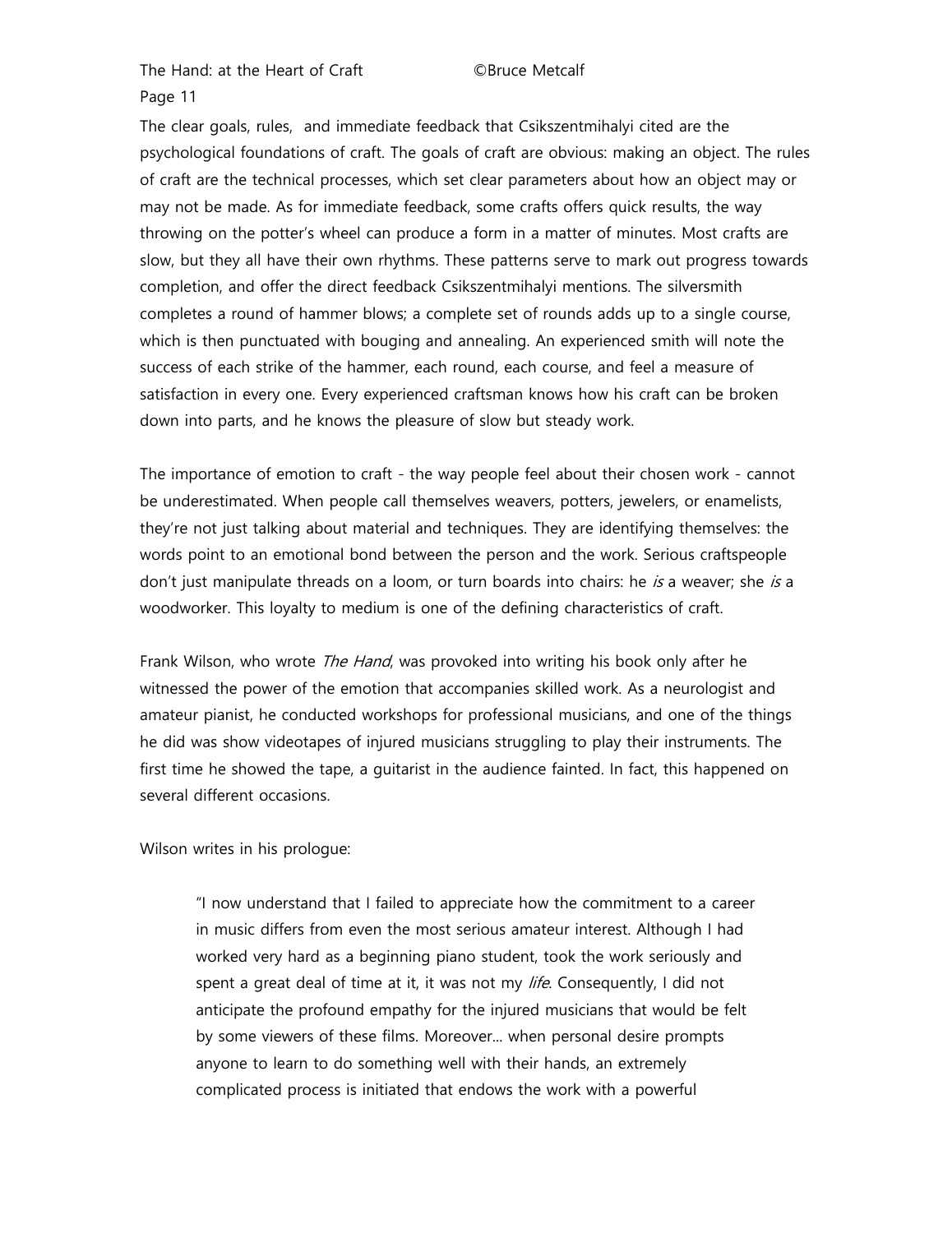> emotional charge. People are changed, significantly and irreversibly it seems, when movement, thought, and feeling fuse during the long-term pursuit of personal goals."[11](#page-11-0)

Wilson could just as easily have been writing about craftspeople. The subjective experience is the same. When craft is practiced at a high level - when a person discovers that handwork conforms to their own set of capabilities and intelligences, when that person finds a motivation strong enough to carry her through the difficult years of practice and apprenticeship, when her work regularly induces the flow state of mind, and when she finally develops a powerful identification with her work - the only word adequate to the emotion is passion.

I'm absolutely convinced that emotional engagement is essential to every studio craftsperson. Nobody's getting rich at this business, so it has to be for love. The pioneers of contemporary craft - people like Maija Grottel, Lenore Tawney, and Ron Pearson - and the people who continue to make important contributions - Helen Shirk, Dante Marioni, Richard Notkin, and many others - have at least one thing in common. Their subjective experience guides their work. They remain dedicated to their craft because they have an emotional commitment to it. They were and are passionate.

Most writing about art has nothing to say about passion. It's is the kind of thing intellectuals sneer at, like a cheap cinematic effect. Such disdain is consistent with the role of the modern artist as skeptical outsider, fighting the good fight against bourgeois complacency. But it also has to do with the fact that passion is a subjective experience: a feeling, and feelings are easy to ridicule because they are so often trivialized. Think of the way TV advertising depicts some heartwarming family drama, only to sell long-distance phone service or allergy drugs. But even though emotions can be faked and manipulated, genuine feelings are essential to us. We register our lives largely in terms of our emotions: love and affection, anger and disgust, trust and betrayal, and of course, the way we feel about our work. As Csikszentmihalyi says, "Subjective experience is not just one of the dimensions of life, it  $is$  life itself." Without emotions, we might as well be machines.

Furthermore, passion leads directly to meaning. For those who do not subscribe to given religious or ideological beliefs, a central project in life is the discovery or invention of some kind of narrative that explains one's purpose: that is, meaning. While a detailed discussion of

l

<span id="page-11-0"></span> $11$  Wilson, pages  $5 - 6$ .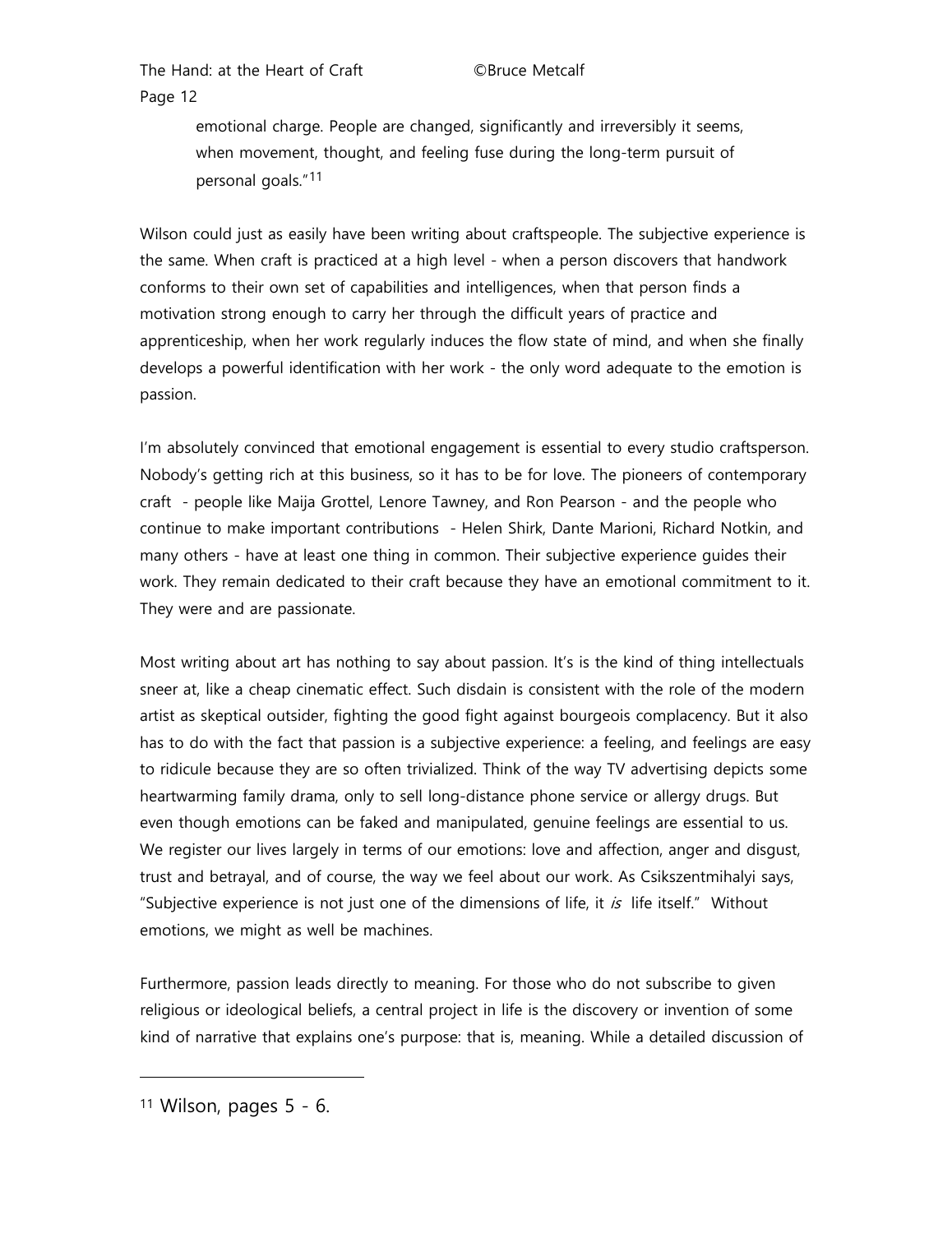Page 13

-

the nature of the subject is impossible here, meaning (on a personal level) has several characteristics. To be meaningful, something must be important: it must carry the emotional weight I just discussed. Generally, this emotional investment is configured as a goal: we want to achieve a condition that does not exist at present. Once a goal is established, striving becomes necessary. Meaning demands active involvement. As Csikszentmihalyi says, "People who find their lives meaningful usually have a goal that is challenging enough to take up all their energies, a goal that can give significance to their lives."<sup>[12](#page-12-0)</sup> Otherwise the goal remains something of an empty shell, a "pipe dream".

In other words, the passion comes from exercising innate intelligences and engaging in concentrated work become meaningful. Handwork makes meaning, not just physical things. It offers unalienated labor, a sense of purpose, a community, and an avenue for growth. For those who are not content with the readymade answers that our society offers - being a good consumer; being a good Christian; being a good soldier; or any other prescribed role handwork opens up a world of meaningful self-actualization, and a path to a life well lived.

\* \* \* \* \* \* \* \* \*

These are some of the subjective aspects of handwork. But these aspects of mind and meaning matter only to makers, to people who get to use their hands. What about the audience for handmade objects? Buyers and users can't get the same pleasures and satisfactions that makers do; their relationship with the object must be different. So, does a handmade object have any special meaning once it leaves the maker's hands, or is it just another indifferent hunk of material culture? Is a handmade object equivalent to your typical mass-produced thing?

With craft, the audience confronts an object, not a person. But being made by hand, the craft object stands only at one degree of separation from a person. In some cases, the fingerprints of the maker are literally impressed on the object, while other cases, evidence of the maker's body survives only as careful workmanship. Regardless, the handmade object is the direct trace of its author. In craft, a person always stands, like a shadow, in close proximity to the thing itself.

<span id="page-12-0"></span><sup>12</sup> Csikszentmihalyi, page 216. Ther last chapter of Flow is titled "The making of meaning", and describes in much greater detail the conditions necessary for meaning.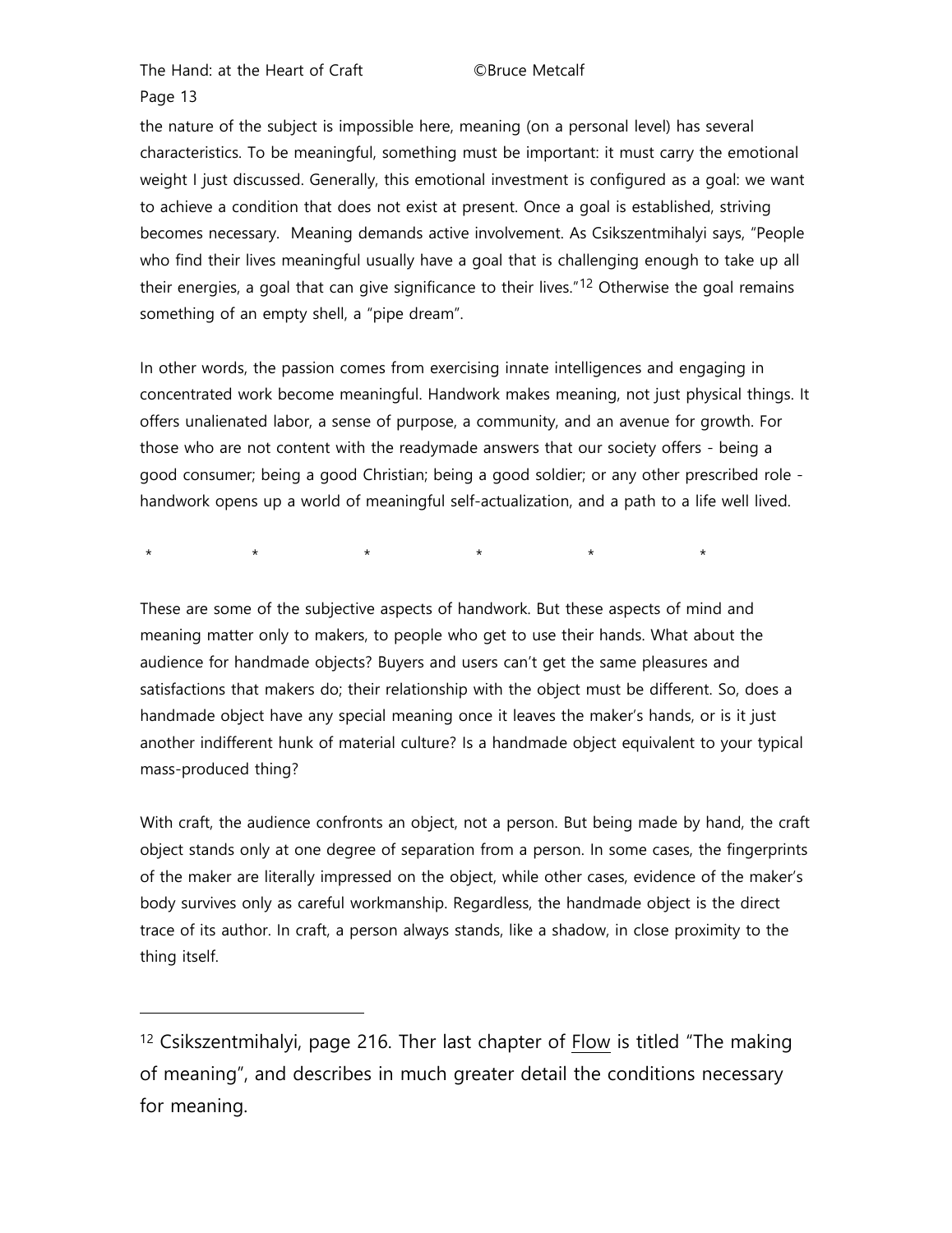This human trace is significant because it's so different from the anonymity of most consumer goods. Think of all that stuff in shopping malls: clothing, appliances, books, home decor, whatever. We swim in a sea of mass-production. Most of them are churned out by the thousands. Some may have been made partly by hand, but any evidence of handwork is usually erased. Other goods are made completely by machine, like your average soda can. Human hands never touch such things until they are taken out of the carton and put on a shelf. As a result, the typical consumable is relentlessly anonymous, detached from its designer and producers. Most people have no clue who or what produced the things they buy, nor do they have any idea how they are made. The means of production are utterly alien.

In contrast, many people recognize the craftsman's shadow-presence. In the United States, craft is marketed and identified with handwork: it's impossible to miss the fact. In addition, the most common venue for craft is the crafts fair - there are thousands of these events every year, and some of the older fairs, like the ones in Ann Arbor or State College, Pennsylvania are astonishingly popular. At these fairs, consumers can actually meet the people who produce the goods: they can attach a face and name to a product, and in some cases can actually see how it's made. Production is no longer alien, but familiar. And, I believe, almost everybody gets it: they understand the connection between person and hand and object.

The handmade object stands, first and foremost, for the person who made it. This may seem unremarkable at first, but consider the trend in our society towards depersonalization and disembodiment. How do you feel when you get one of those automated message menus when you call a business? Don't you wish you could talk to a person, not listen to a machine? And computers: wonderful as they are, the momentum of technology is turning people into passive input devices. Once voice recognition systems become widespread, users won't even have to use their hands to type information: you will be reduced to a speech producer. What about the rest of your body? Against this background, an object that personifies a particular person takes on more value and meaning.

I'll put it this way: handwork communicates. By itself, without any overlay of artistic intent, the first thing handwork communicates is that a skillful person was there. The handmade object stands for a human presence, a human's touch, and a human's care.

Handwork also communicates sincerity. Postmodernism requires that the artists stand at a distance from the artwork, draped in a protective coat of irony. The hot British artist Damien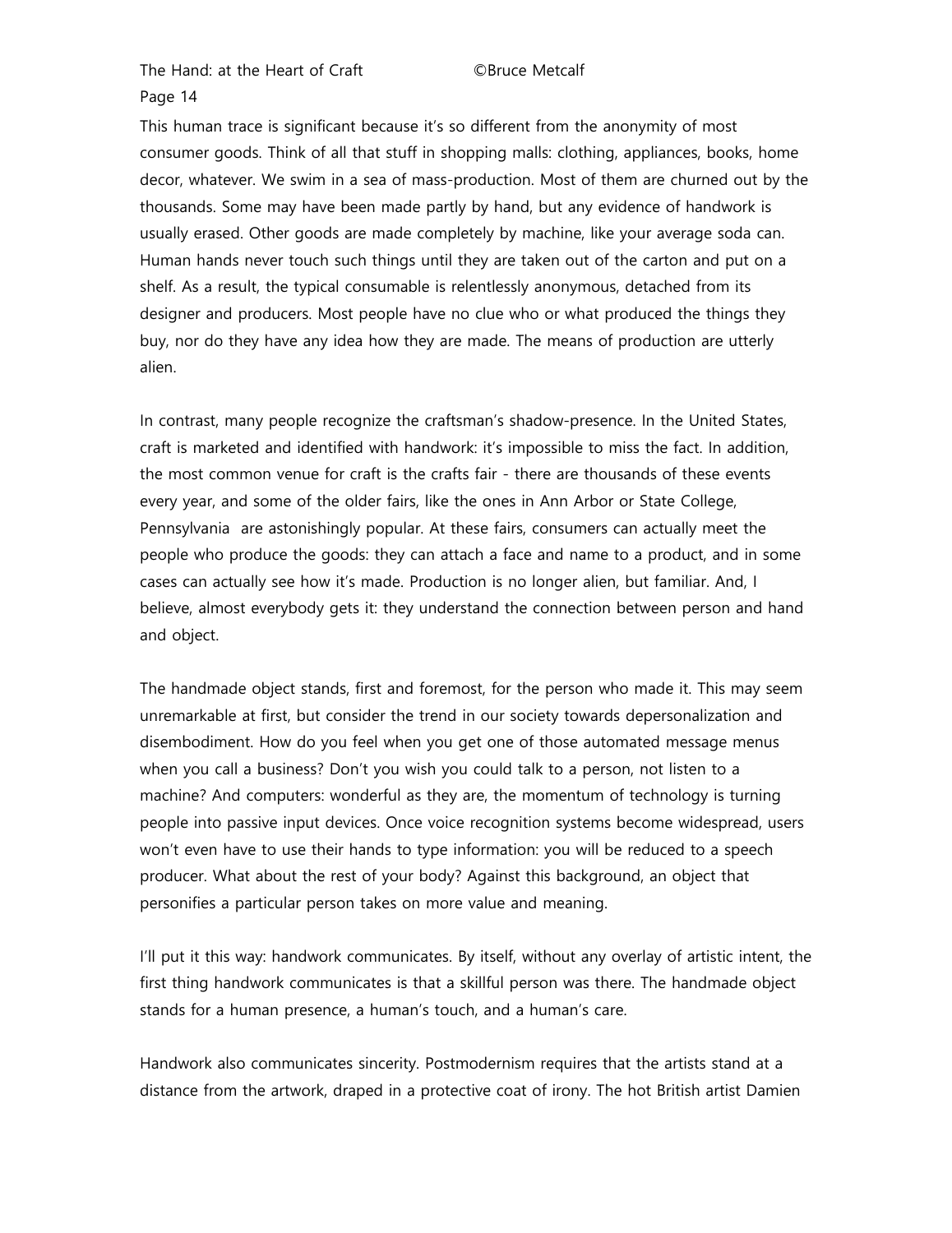Hirst specializes in spin-art paintings, along with his famous pickled cows. He has a motorized table, and he pours paint on the rotating square just like you do at amusement parks. What does he really mean? That's anybody's guess - but it's pretty clear that Hirst assumes the requisite ironic distance. In contrast, skilled craft can never be completely tongue-in-cheek: the investment of care in the training and labor precludes a totally ironic pose.

Consider Sharon Church's untitled brooch from 1999: the twig and stem are delicately handforged from thick silver rods, and the leaf carefully carved from antler. From a technical point of view, probably the most remarkable part is the budlike form that the leaf emerges from: it is carved from a chunk of silver. This demands real skill, and slow, painstaking work. Such perfection of shape and the uniformity of surface mark cannot be achieved without wholehearted commitment. Sharon Church had to *care*. There is no ironic distance here, no emotional detachment. This is not the attitude of a wage earner, rushing through a job just to maximize her paycheck, nor is it the attitude of a fashionable bad-boy artist who must obscure his motivations . Church's skill inoculates her against cynicism. Her attitude toward her labor is sincere, and there's no hiding the fact - providing, of course, that the observer recognizes the quality of the handwork.

Now, there are some kinds of skilled work that take an experienced eye to recognize, like a solder seam that's clean and free from pits. But interestingly, there are other kinds of skilled work that everybody recognizes. Imagine a hand-cut dovetail joint in a piece of furniture. A good dovetail requires cutting two different boards so that the fingers of the joint mate perfectly: a tight joint won't flex, and so will remain strong for generations. But the visual evidence is of poor work plain to see. A bad layout or inaccurate cutting shows up as gaps in the joint. Gaps in dovetails are a visual analog to poor quality, because a loose joint will be more likely to flex. Any adult can tell that such workmanship is second-rate. It takes no training, and no familiarity with the craft. It seems obvious.

Why? I think that humans, having evolved as tool-makers and users for some 1.5 million years, have an intuitive judgment about certain kinds of workmanship. We can all recognize a snug fit, we can all recognize a good wrapping. Is it coincidence that these criteria are the same that would be applied to a good stone hammer, or a good arrow? I suspect not. In any case, regularity and tightness of fit are criteria one would look for in any functional and durable tool. Careful fabrication of a tool has a direct correlation with it's quality, it's fitness, and how well it will perform.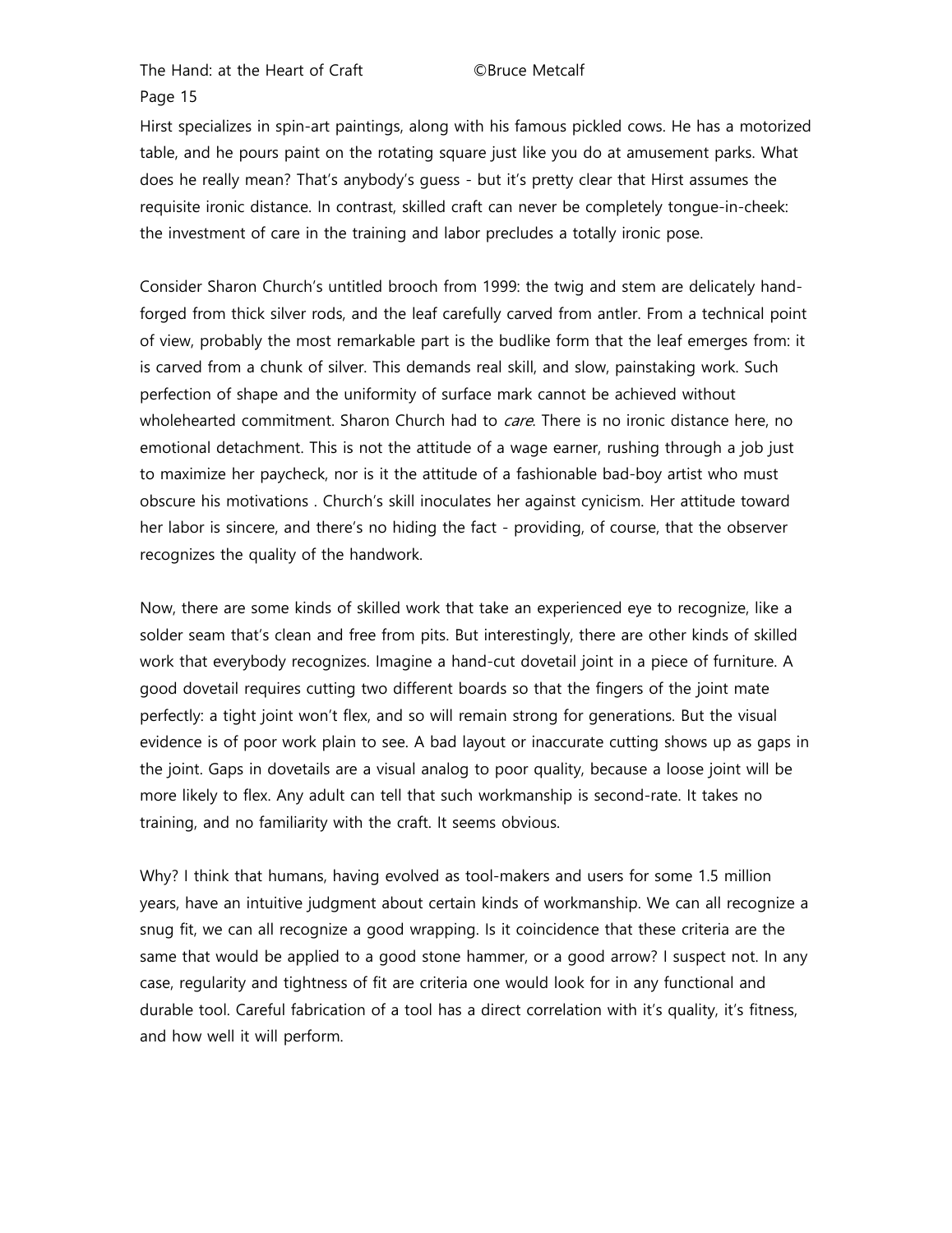Handwork has social implications, too. First and foremost, careful handwork is a form of resistance. A life in craft goes against the grain. Contemporary society does not particularly value a life devoted to craft. I don't know anyone who is primarily a maker of objects who has gotten rich... moderately famous, maybe, but not rich. And I never heard of a parent who was excited when their child decided to declare a crafts major in college. Furthermore, handwork suggests that a meaningful life can be constructed without resorting to the latest and fastest of digital technologies. This isn't a modern version of Luddism, but it does suggest that certain kinds of people don't need to be wired to find contentment.

All craft workers have rejected some of the values of the dominant culture. Handwork proposes that the typically American values of bigger, faster, and newer aren't good for everyone: slower and smaller are fine for some. Working with the hands is thus a symbolic protest, a quiet proposal that mainstream values can't be good for everyone. This resistance is not nostalgic. As I suggested before, it's about subjective experience in the present day. It's about quality of life.

Here's a useful way of thinking about handwork: the craft object is a performance, and craft is a theater of skill. Generally, we think of performance as consisting of an audience in the presence of musicians or actors or dancers. But the craftsman performs too: skilled work is "physically and cognitively demanding", highly structured, and full of communicative content. The handmade object is analogous to an audio recording of a singer: just as we can interpret a singer's thoughts and intentions from a record, we can do the same with a pot or a piece of jewelry. In the poorly made dovetail, we can confidently say that the cabinetmaker didn't care too much. It's a poor performance.

A good performance will be a careful one, in which attention and skill is lavished on all parts of the object, whether they are immediately visible or not. In a sense, this standard of craftsmanship stands quite independent of all other standards, including those of art. And this means that a well-crafted object can have little artistic creativity, but still be of very high quality.

Consider something like the walnut highboy made by Kinloch Woodworking of Unionville, Pennsylvania. Kinloch is one of a number of furniture makers near Philadelphia who specializes in high-end replicas. This example is based on a Phillips/Stevenson highboy from the Winterthur collection, and it comes very close to its prototype. I think it is quite extraordinary. The Kinloch woodworkers are fully aware that they are imitating existing prototypes, and they make no bones about it. They usually judge themselves in terms of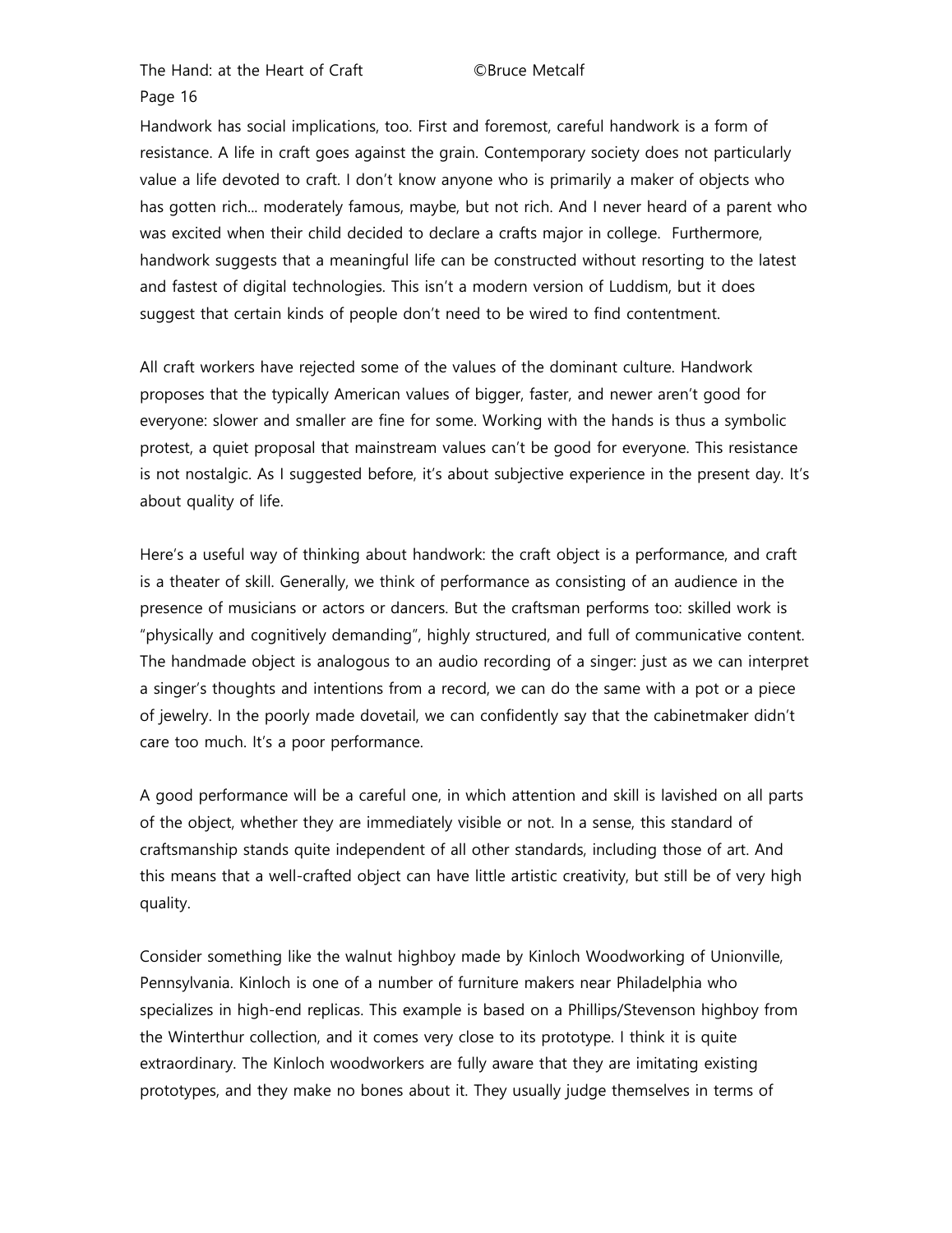## Page 17

fidelity to the original, and the quality of their craftsmanship. Their creativity is confined to problem-solving: how to accomplish the same level of craft with modern materials and techniques; how to design missing elements that would be entirely plausible. In this highboy, the finials and cartouche are not identical the those on the prototype, which were replacements, so they designed their own. Nonetheless, the workmanship is outstanding. It embodies all the best qualities of handwork that I have been talking about.

What about the art question? What does the hand have to do with contemporary art? That's the subject of an entirely different essay, but I'll say this: Art and craft are *not* the same thing. There are radical differences between the two fields, and that any attempt to understand craft by using only the vocabulary and ideas already established in art theory somehow misses the point. I believe my colleagues who speak of craft in the terms of art are getting it wrong, partly. My study of art theory leads me to believe that all that heavy lifting just doesn't get to the heart of craft. Formalism, semiotics, deconstruction, chaos theory, whatever: while these ideas may illuminate a wide range of cultural phenomena, they are inadequate to a comprehensive understanding of craft. In my opinion, to really understand craft, you must consider handwork.

I don't think careful handwork has any necessary connection to art. On the other hand, given the mutability of art in the past century, I don't think *anything* has a necessary connection to art, with one or two exceptions. I accept Arthur Danto's thesis, that art is embodied meaning, and art can be anything at all. Danto doesn't specify what kind of meaning qualifies for the art enterprise, and he implies that all meanings are legitimate. And part my thesis here is that handwork produces meaning as well as objects.

So, to return to my initial question: Why bother to make anything by hand today? Because for those who practice it, and for those who need an antidote to the alienation of modern society, handwork can be meaningful.

Individuals with a certain kind of bodily intelligence will find handwork to be a rewarding form of both labor and expression, and thus find it meaningful. Until the genetic structure of humans change, this will be true. Some people use handwork to enter the "flow" state of intense and satisfying concentration, and thus find it meaningful. Handmade objects embody a human presence against a background of anonymity, and sincerity against a background of cynicism and irony. Handwork symbolizes resistance against the culture of bigger, faster, and right away. And the best handwork is, in itself, a type of good. All of this is meaningful. As